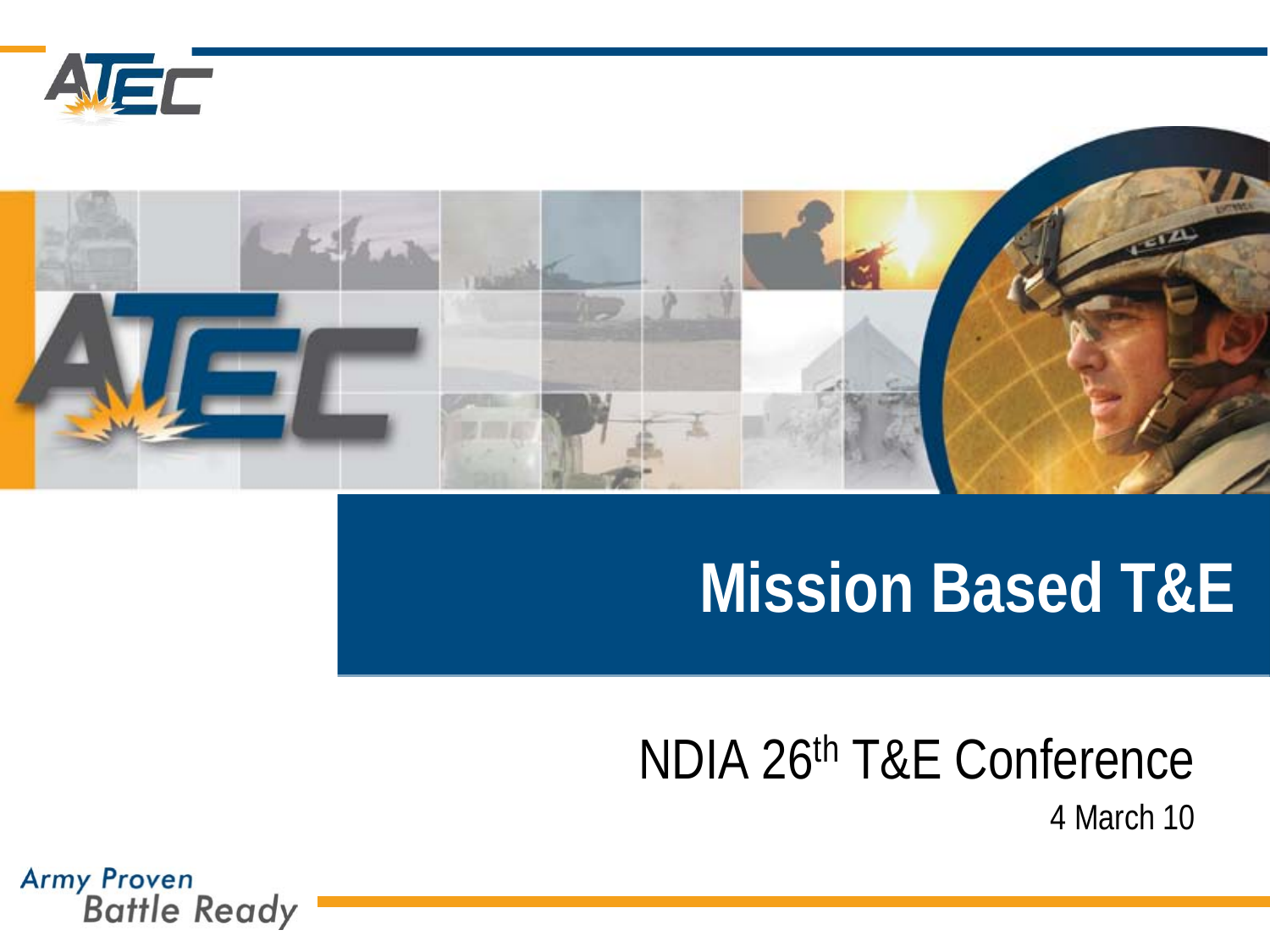

## **Purpose**

- To provide a refresher of the MBT&E methodology.
- To show how ATEC is moving forward with implementation of the methodology.
- To provide observations and lessons learned over the past year.

**Army Proven** Battle Ready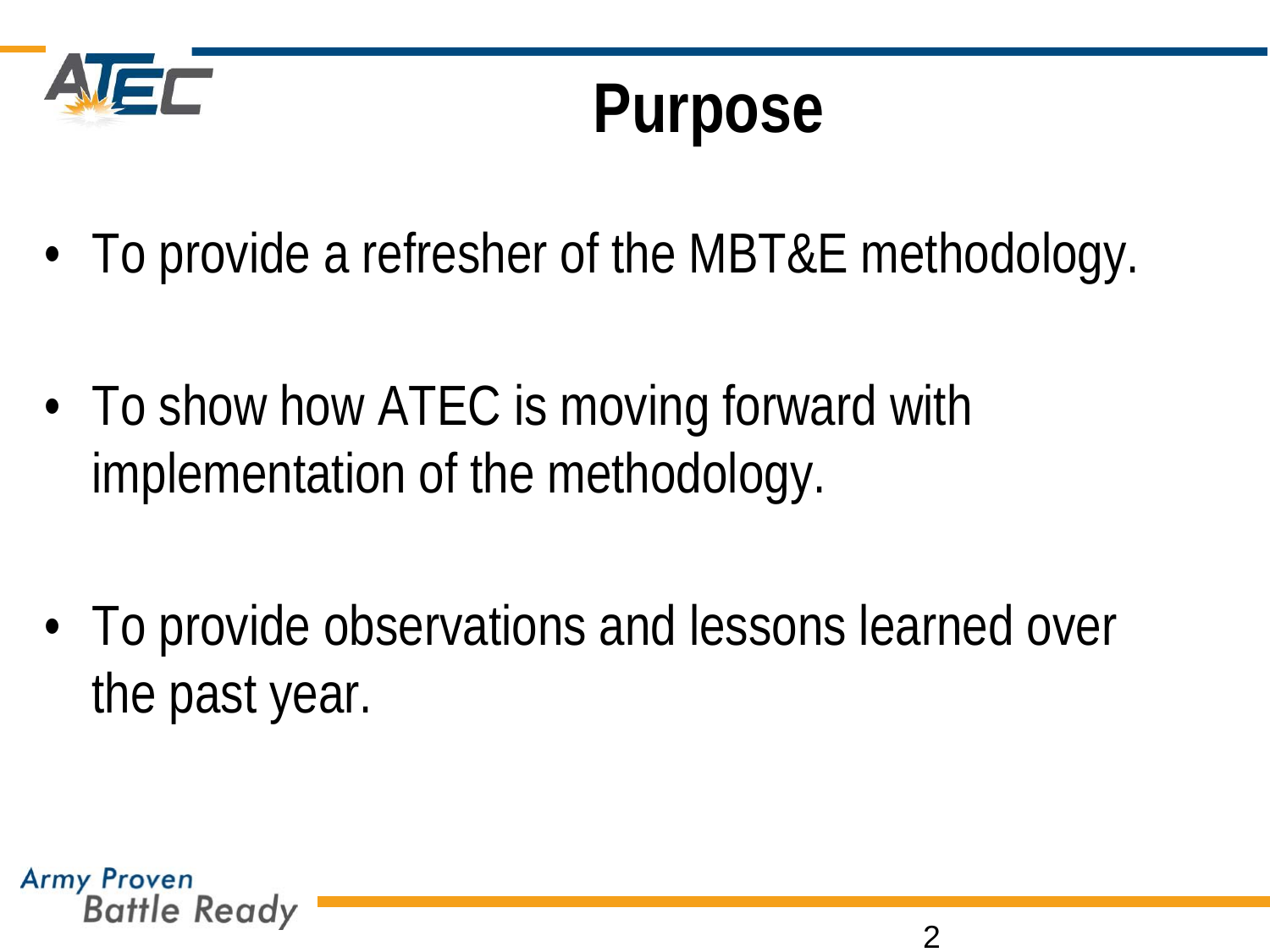

# **Agenda**

- What is MBT&E?
- Where is MBT&E taking us?
- How are we getting there?
- What have we learned so far?

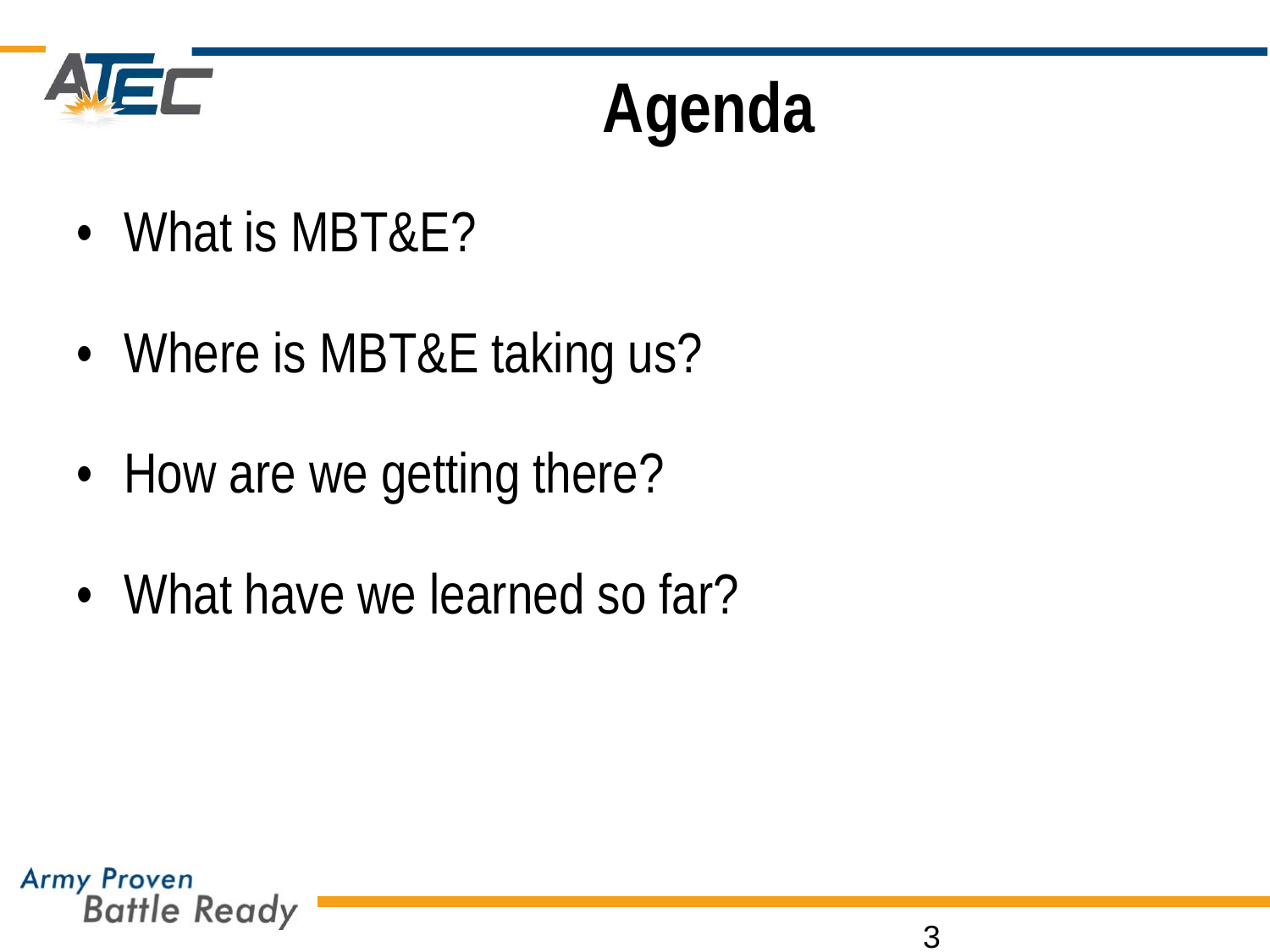

**Overview – What is MBT&E?**

### **Mission-Based Test and Evaluation**

is a methodology that focuses T&E on the **capabilities** provided to the war fighter. It provides a *framework* and *procedure* to:

- **link capabilities to the attributes** of the materiel systemof-systems;
- develop evaluation measures that **assess capabilities and attributes**;
- and link the evaluation measures to all **available data sources**.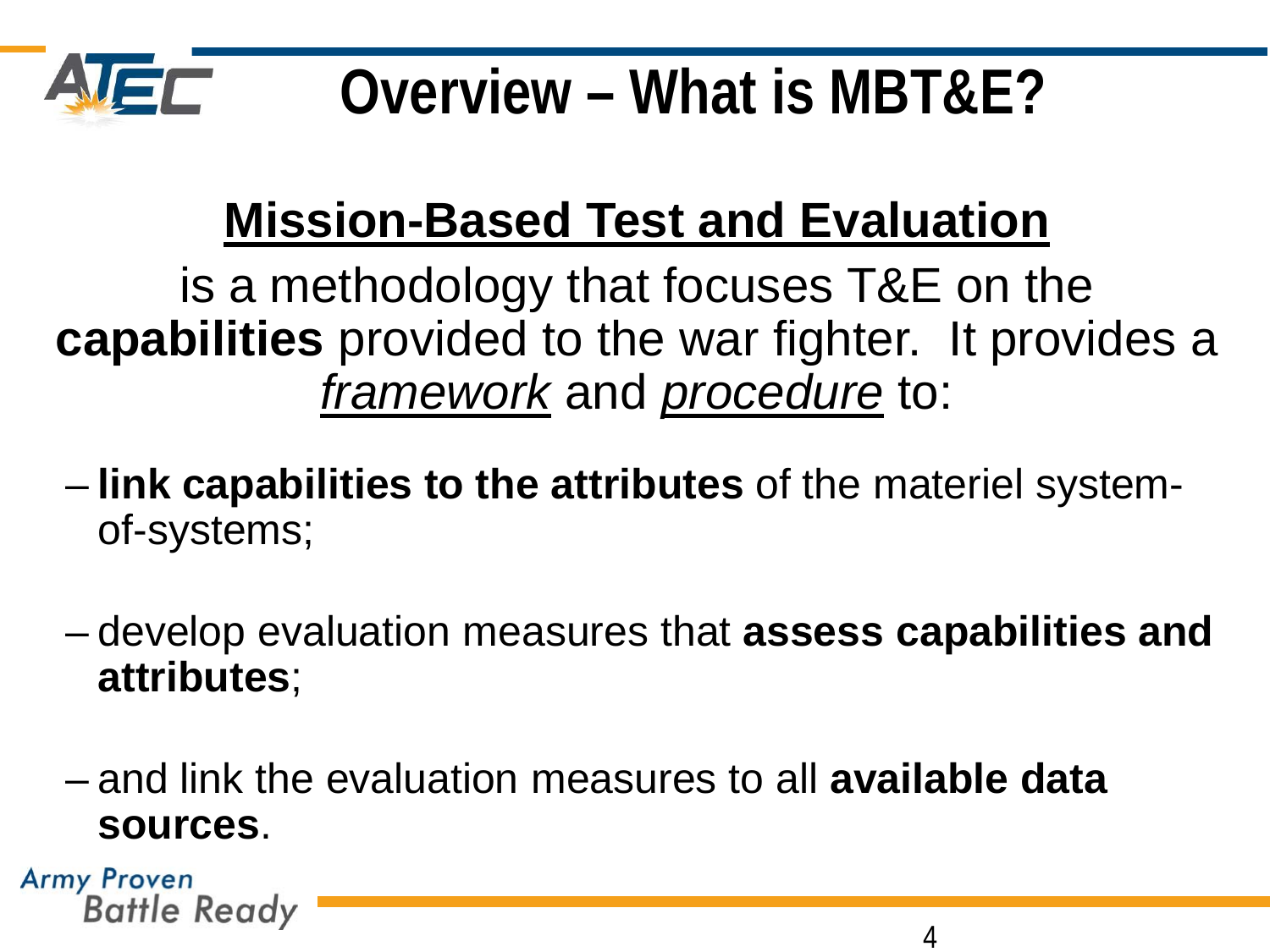### **AJEF Building Block - What is MBT&E?**

Capability1 – The ability to achieve a **desired effect** [or result, outcome, or consequence of a task2] …

- under specified **standards and conditions**
- through a combination of **means and ways**
- to perform a set of tasks.

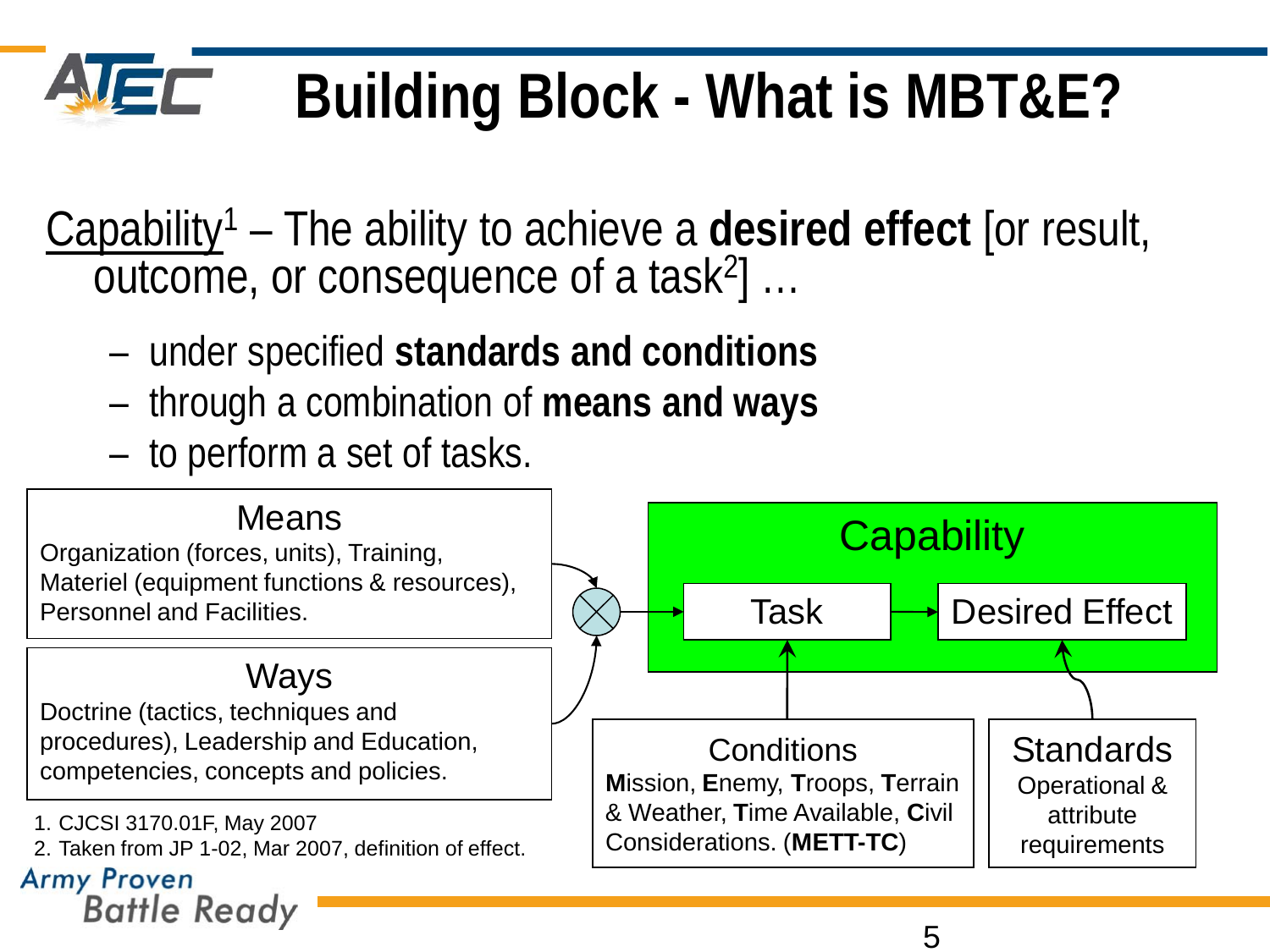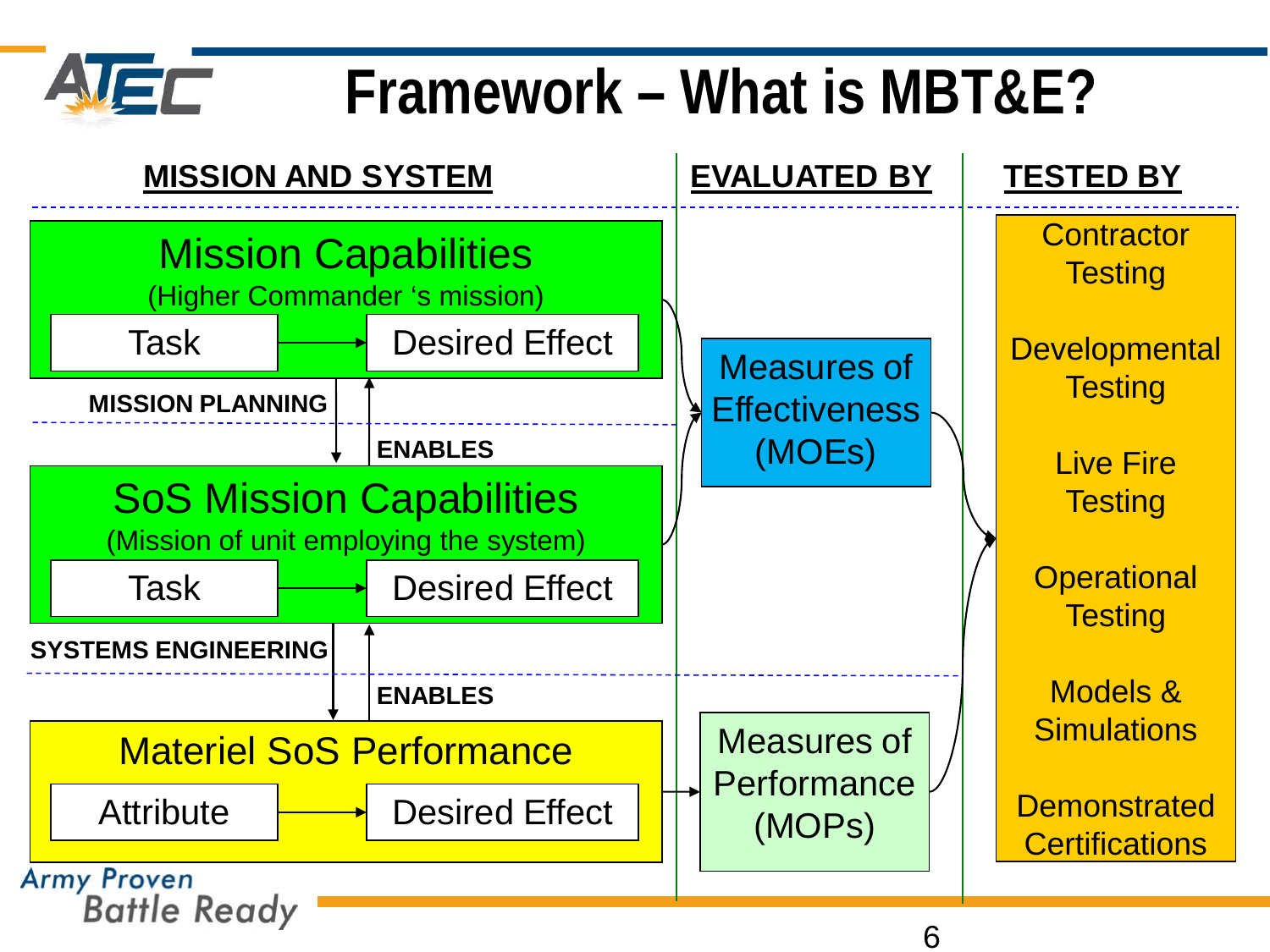

### **Process – What is MBT&E?**

• Step-by-step process and "implementation guide" have been developed.

| <b>UNDERSTAND THE</b><br><b>MISSION</b>         | • Mission context, task and conditions.  |
|-------------------------------------------------|------------------------------------------|
| <b>UNDERSTAND THE</b><br><b>SYSTEM</b>          | • Materiel components and attributes.    |
|                                                 | • Linkages between mission and materiel. |
| <b>DESIGN THE TEST</b><br><b>AND EVALUATION</b> | • Test design and evaluation measures.   |
| <b>DETERMINE THE</b><br><b>RESULTS</b>          | • Execute test and evaluation.           |
| <b>REPORT THE</b><br><b>RESULTS</b>             | • Format and report the results.         |
| <b>Army Proven</b><br><b>Battle Ready</b>       |                                          |

7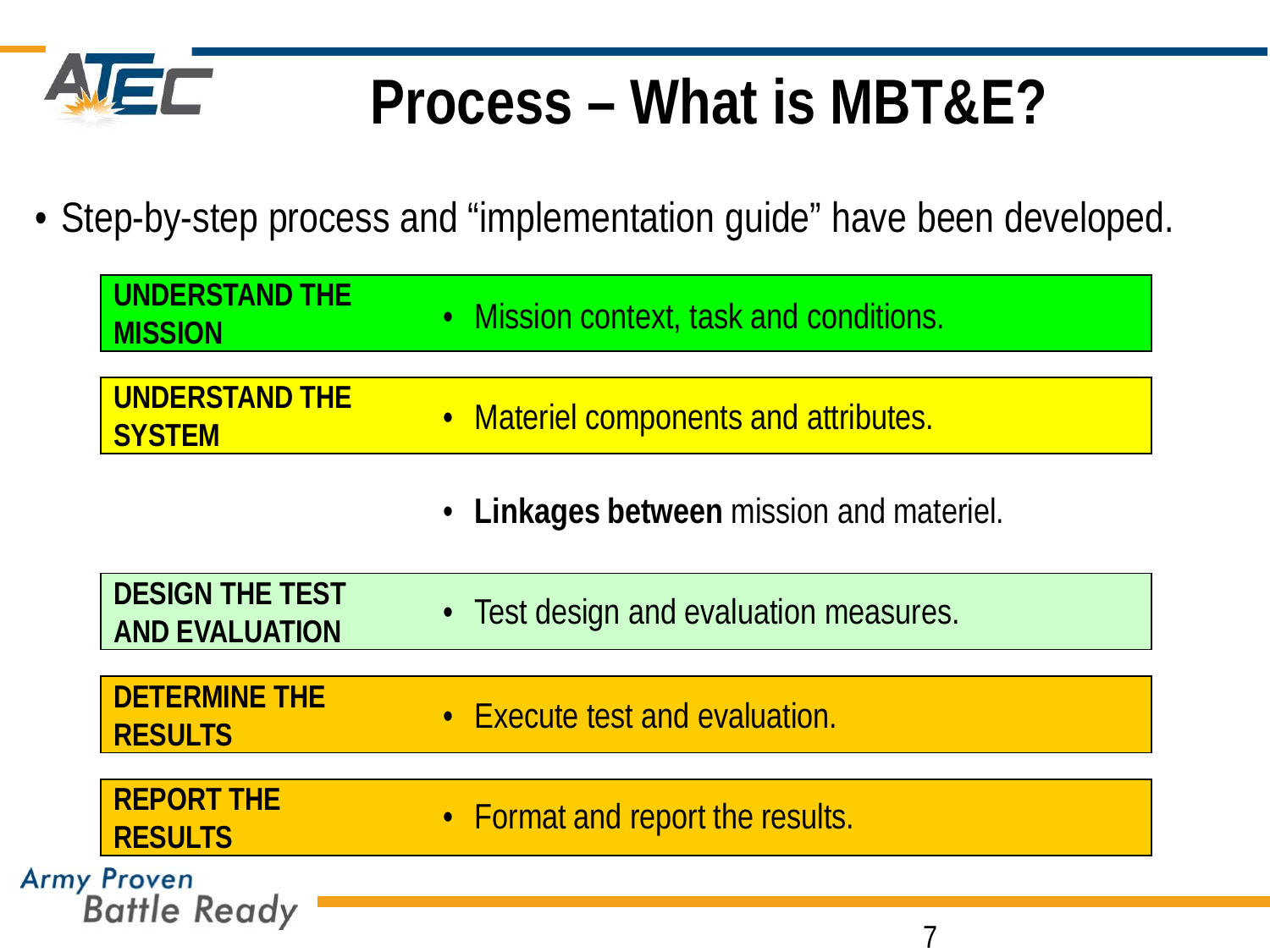

**Army Proven** 

**Battle Ready** 

### **Recent Guidance – Azimuth Check**

#### DOT&E, Subject: Reporting of OT&E Results, 6 January 2010.

|                                                                                                                                                                                                                                                                                                                                                                                                                                                                                                                                                                                                                                                                                                    |                                          | <b>MBT&amp;E Evaluation Construct</b>                                                                                                                                                                                                                                                           |                                                    |
|----------------------------------------------------------------------------------------------------------------------------------------------------------------------------------------------------------------------------------------------------------------------------------------------------------------------------------------------------------------------------------------------------------------------------------------------------------------------------------------------------------------------------------------------------------------------------------------------------------------------------------------------------------------------------------------------------|------------------------------------------|-------------------------------------------------------------------------------------------------------------------------------------------------------------------------------------------------------------------------------------------------------------------------------------------------|----------------------------------------------------|
| OFFICE OF THE SECRETARY OF DEFENSE<br><b>1700 DEFENSE PENTAGON</b><br>WASHINGTON, DC 20301-1700<br><b>JAN 0 6 2010</b>                                                                                                                                                                                                                                                                                                                                                                                                                                                                                                                                                                             | <b>Aligned</b>                           | • Capabilities and limitations presented at the<br>mission level.<br>Can be aggregated into ESS.<br>Effectiveness = execution & conditional tasks.                                                                                                                                              | <b>Mission</b>                                     |
| MEMORANDUM FOR THE COMMANDER, U.S. ARMY TEST AND<br><b>EVALUATION COMMAND</b><br>COMMANDER, OPERATIONAL TEST AND<br><b>EVALUATION FORCE</b><br>COMMANDER, AIR FORCE OPERATIONAL TEST<br>AND EVALUATION CENTER<br>DIRECTOR, MARINE CORPS TEST AND<br><b>EVALUATION ACTIVITY</b><br>COMMANDER, JOINT INTEROPERABILITY TEST<br><b>COMMAND</b>                                                                                                                                                                                                                                                                                                                                                         | <b>MOEs</b>                              | Suitability = enabling tasks & characteristics.<br>• Mission capabilities and limitations based on<br>execution of ALL tasks necessary to<br>accomplish the mission.<br>• COI/Cs addressed through evaluation of tasks.<br>- COIs are a sub-set of tasks or system<br>function/characteristics. | Level 1 Task                                       |
| SUBJECT: Reporting of Operational Test and Evaluation (OT&E) Results<br>The statutory responsibilities of the Director, Operational Test and Evaluation,<br>include prescribing policies and procedures for the conduct of operational test and<br>evaluation in the Department of Defense. Currently, DoDI 5000.02 (December 8, 2008)<br>specifies the following:<br>OT&E shall be used to determine the operational<br>effectiveness and suitability of a system under realistic<br>operational conditions, including joint combat operations;<br>determine if thresholds in the approved CPD [Capability                                                                                        | Measure of<br>mission<br>accomplishment. | • MOEs are a measure of task accomplishment.<br>- Always operational in nature.<br>- Truer to DAU definition of a MOE; "Measure<br>designed to correspond to accomplishment of<br>mission objectives and achievement of<br>desired results."                                                    | <b>MOE</b>                                         |
| Production Document] and critical operational issues have<br>been satisfied; assess impacts to combat operations; and<br>provide additional information on the system's operational<br>capabilities.<br>I have observed differences in evaluating and reporting operational effectiveness and<br>suitability among the operational test authorities that indicate the multiple purposes of<br>OT&E contained in this definition may be causing confusion. Accordingly, the purpose<br>of this memorandum is to clarify the policy for evaluating and reporting operational<br>effectiveness and suitability.<br>The primary purpose of initial OT&E is contained in the first clause quoted above: | <b>MOPS</b><br>Measure of                | • MOPs are a measure of system performance.<br>- Always technical in nature.<br>- Truer to DAU definition of a MOP; "Measure<br>of a systems performance expressed as<br>speed, payload, range, time on station,<br>frequency, or other distinctly quantifiable<br>performance features."       | System & Function/<br>Characteristic<br><b>MOP</b> |
| to determine operational effectiveness and suitability. The context of the determination is<br>discussed clearly in the manual for the Joint Capabilities Integration and Development<br>System (JCIDS). In that manual, operational effectiveness is defined as follows:                                                                                                                                                                                                                                                                                                                                                                                                                          | system<br>performance.                   |                                                                                                                                                                                                                                                                                                 | Level 2 Task                                       |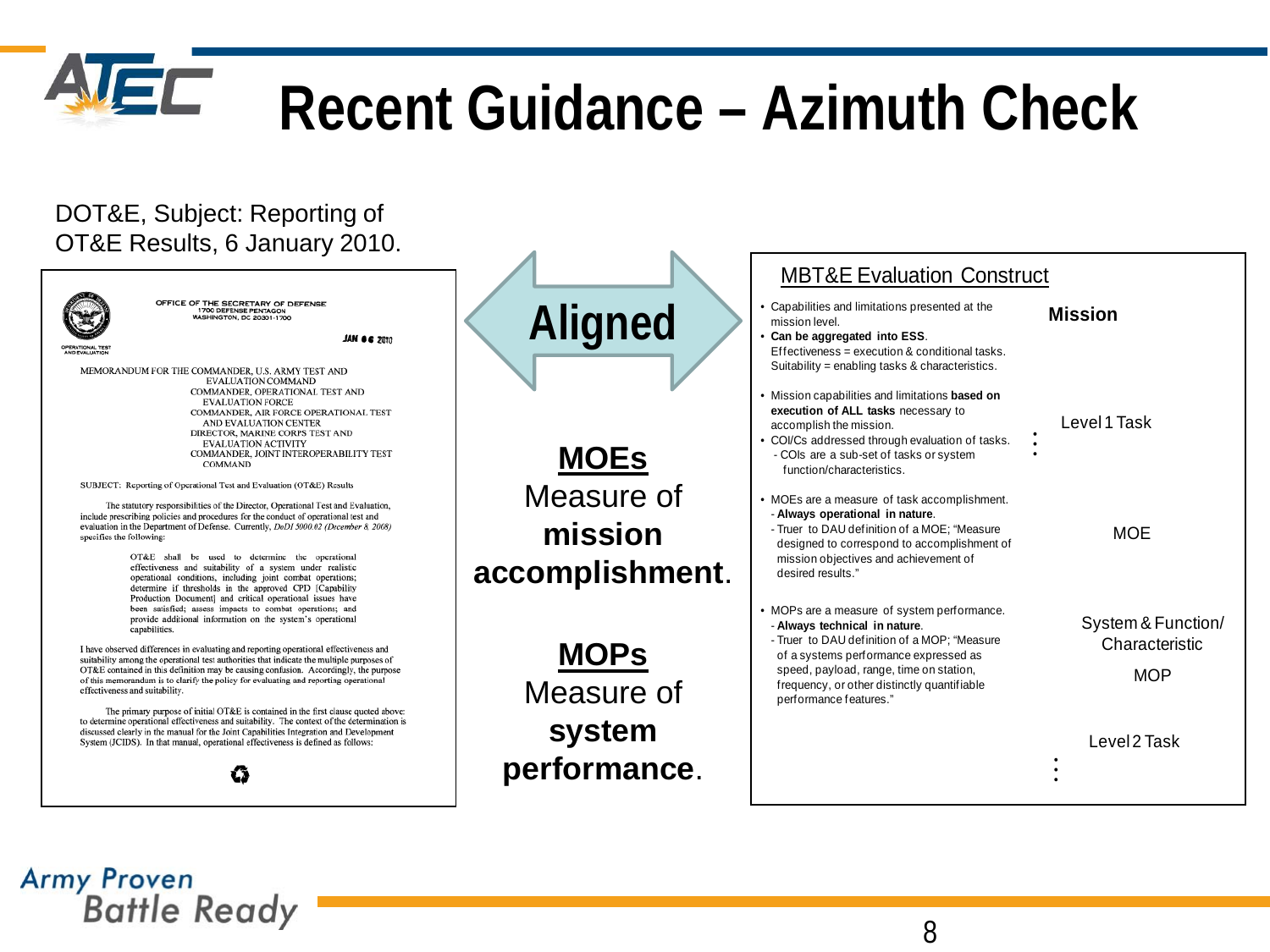

**3**

**1**

**Battle Ready** 

**Army Proven** 

# **Where is it taking us?**

- ATEC is using the MBT&E methodology to:
	- Fully addresses recent acquisition initiatives.





### – Create integrated, robust, and efficient T&E strategies.

**Result: Mission and system drive evaluated operational capabilities, which drives evaluation requirements, which drives test requirements.**

> 1. Taken from Section 231 report. 2. Taken from OSD Memo, SUBJECT: Definition of Integrated Testing.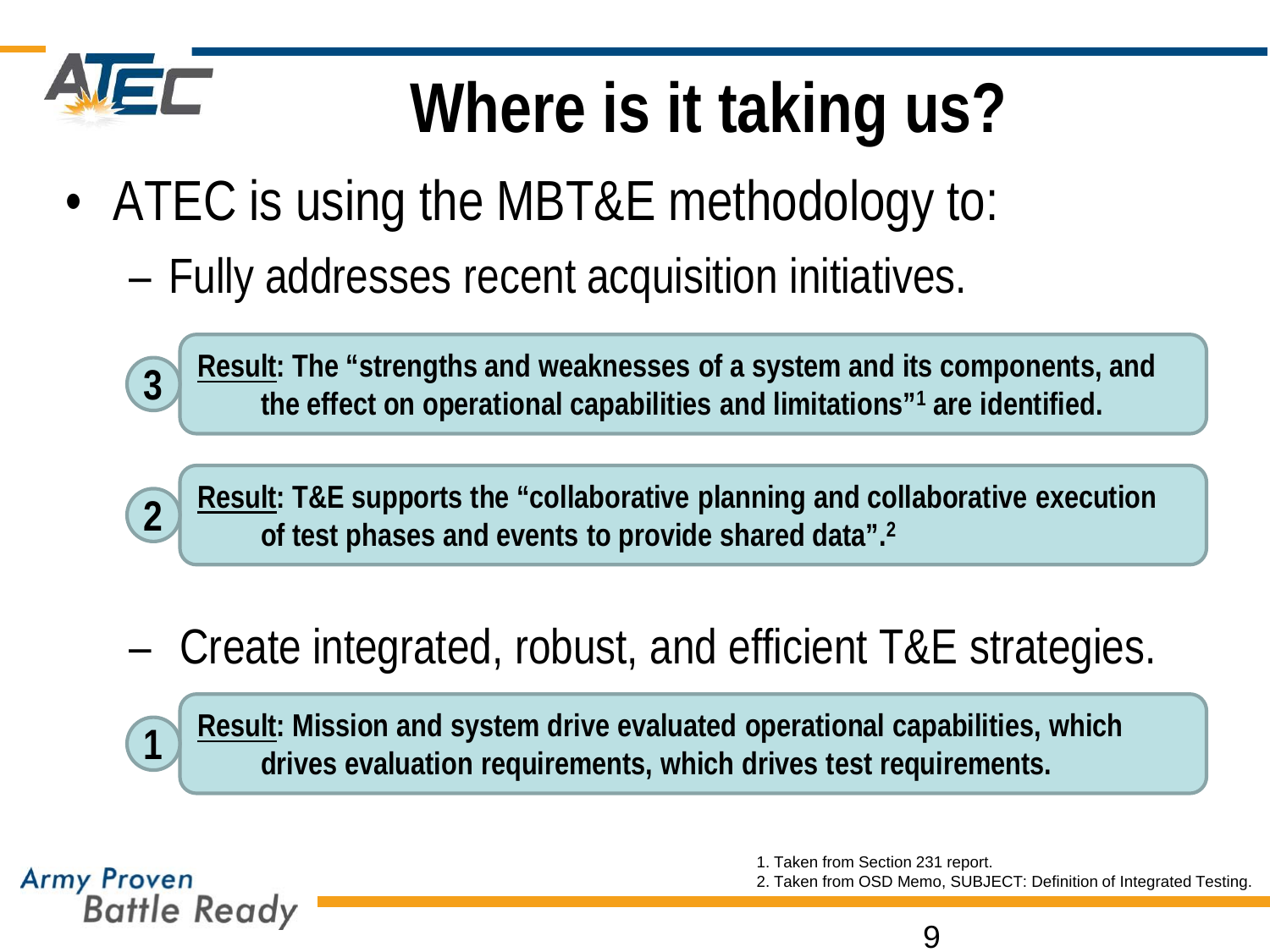# **Getting There – Strategy Development**

### **1** The T&E Strategy... MRAP-ATV T&E Strategy

- Initial strategy development using MBT&E derived template;
- Links the attributes of the system to mission context; and
- Addresses Critical Operational Issues, Key Performance Parameters in the mission context.

**Mission context driven from evaluation strategy through DT and OT.**

**Army Proven Battle Ready** 

#### Developmental Test

| <b>M-ATV Mission</b>          | <b>DT Element</b>                                                     |
|-------------------------------|-----------------------------------------------------------------------|
| Security                      | Mobility, HFE, Environmental, Durability, Interoperability, Live Fire |
| Mounted Patrols               | Mobility, HFE, Environmental, Durability, Interoperability, Live Fire |
| Convoy Protection             | Mobility, HFE, Environmental, Durability, Interoperability, Live Fire |
| Reconnaissance                | Mobility, HFE, Environmental, Durability, Interoperability, Live Fire |
| Command and Control           | Transportability, Mobility, HFE, Environmental, Interoperability      |
| <b>CASEVAC</b>                | Mobility, HFE, Environmental                                          |
| Data Interchange              | HFE, Environmental, Interoperability                                  |
| Maintenance Support           | Transportability, HFE, Durability, Environmental                      |
| <b>Transportation Support</b> | Transportability, Mobility, HFE, Environmental                        |
| Sustainment Support           | Transportability, HFE, Durability, Environmental                      |

#### Operational Test



10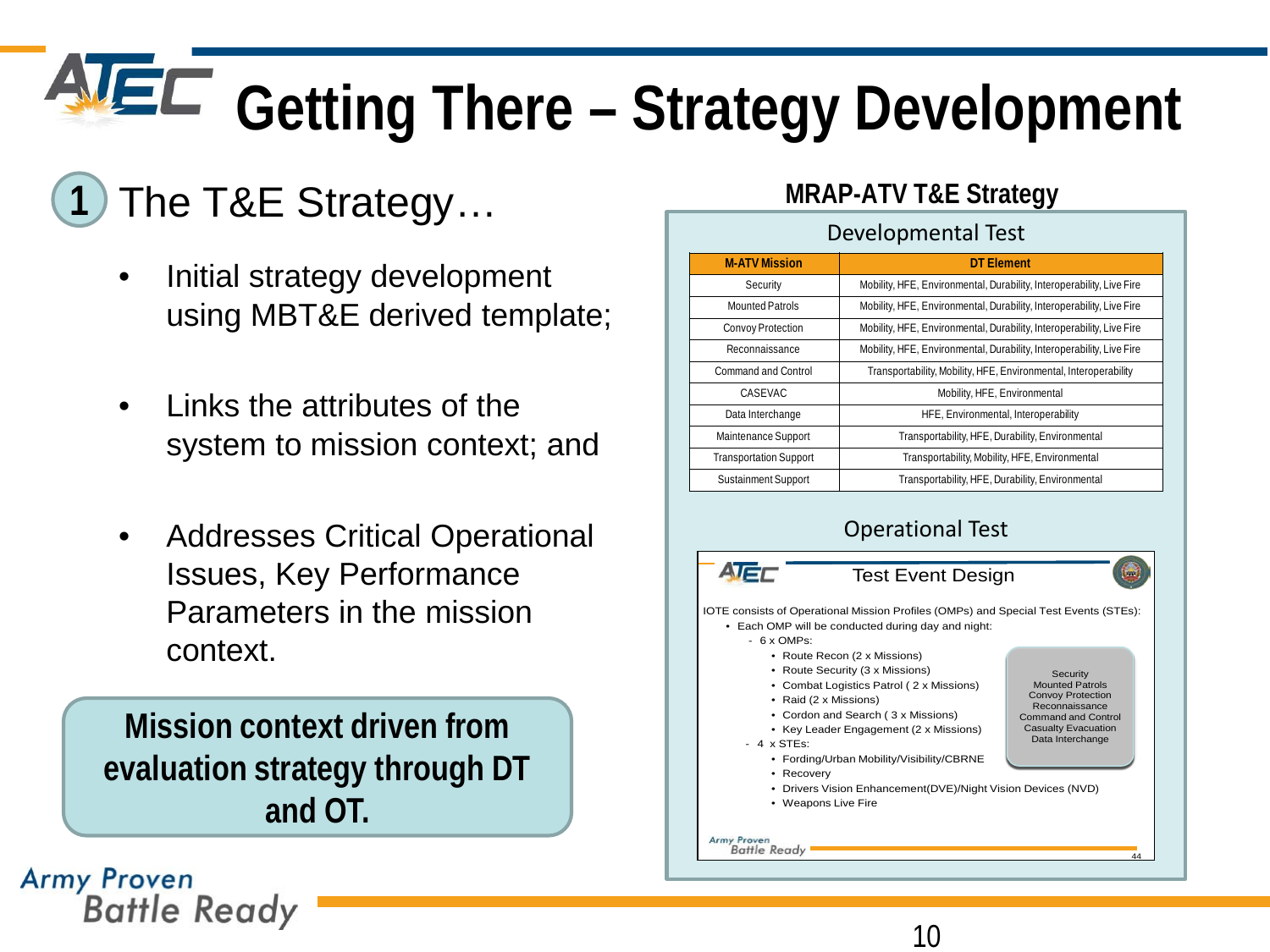

# **Getting There - Planning**

#### The T&E Plan… **2**

- Focuses on soldier missions and tasks;
- Links the attributes of the system to mission context; and
- Addresses Critical Operational Issues, Key Performance Parameters in the mission context.

**Mission and task capabilities are the highest level of the T&E dendritic.**

### **Mobile Tower System Evaluation Plan**

| <b>EFFECTIVENESS</b>                                                        |
|-----------------------------------------------------------------------------|
|                                                                             |
|                                                                             |
|                                                                             |
|                                                                             |
|                                                                             |
|                                                                             |
|                                                                             |
| 3.1.3.3 Task 3.3. Obtain Airspace Information and Send Messages Via TAIS    |
| 3.1.3.4 Task 3.4 Control Aircraft, Vehicles, and Personnel by ATC Light Gun |
|                                                                             |
| 3.1.3.6 Task 3.6 Provide Local Wind Speed/Direction/Altimeter Setting       |
|                                                                             |
|                                                                             |
|                                                                             |
|                                                                             |
|                                                                             |
|                                                                             |
|                                                                             |
|                                                                             |
|                                                                             |
|                                                                             |
|                                                                             |
| 3.3.1.1 MEA 5.1 Electromagnetic Environmental Effects                       |
|                                                                             |
| 3.3.1.3 MEA 5.3 Chemical, Biological, Radiological, and Nuclear Effects     |
|                                                                             |

**Army Proven Battle Ready** 

MEA: Mission Enabling Attribute. MOTS: Mobile Tower System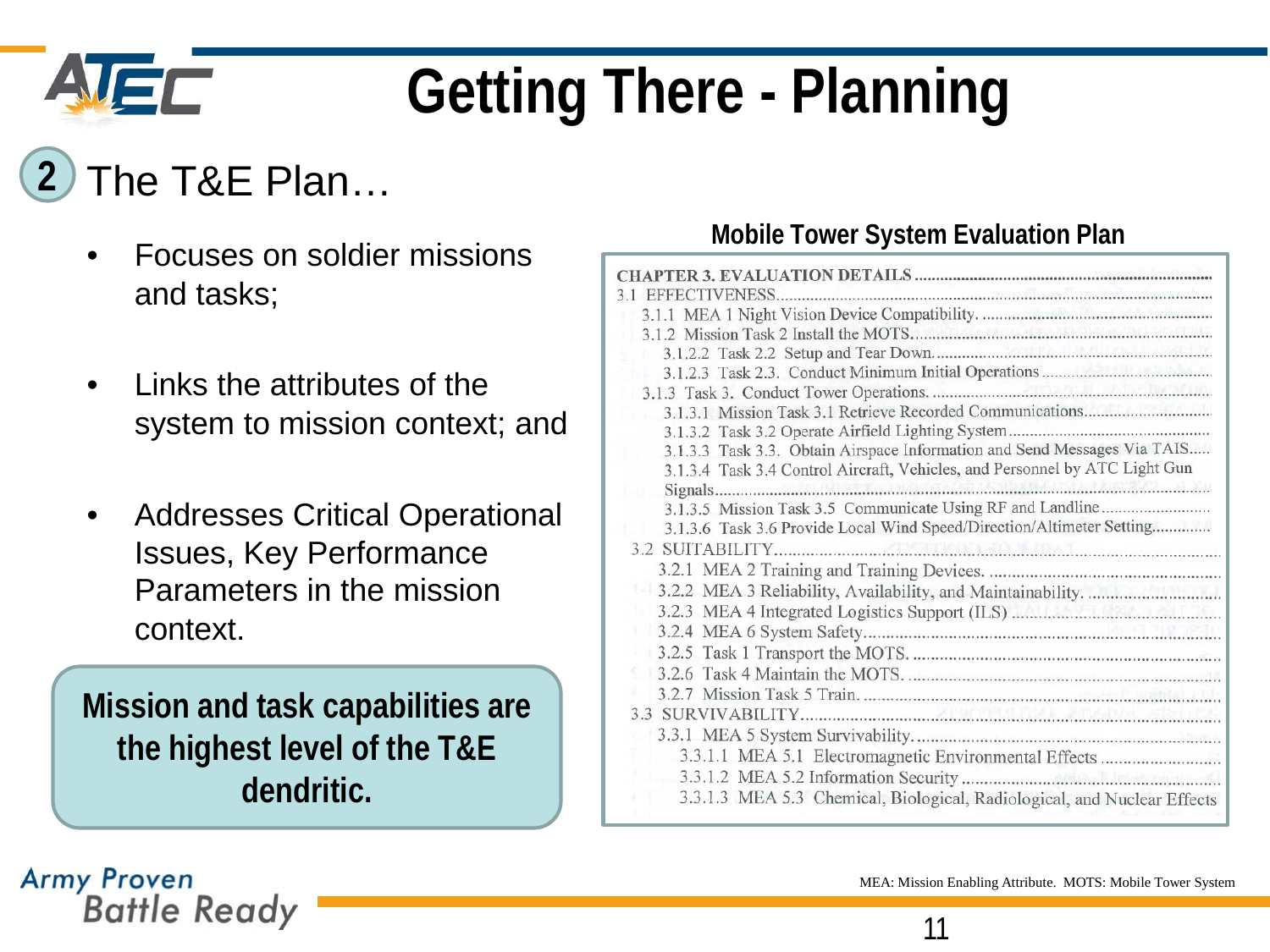

**Army Proven** 

**Battle Ready** 

# **Getting There - Reporting**

#### The T&E Report… **3**

- Provides conclusions focused on solder missions and tasks;
- Provides conclusions on how the system supported the mission; and
- COIs and KPPs addressed in the context of the soldier's mission and tasks.

**All T&E results are related to the mission and task.**

#### **Skid Steer Loader OTA Evaluation Report**

| 2.3.4 ART 4.1.7.2. Construct and Maintain Sustainment Lines of Communications.  2-2 |
|-------------------------------------------------------------------------------------|
|                                                                                     |
|                                                                                     |
|                                                                                     |
|                                                                                     |
|                                                                                     |
|                                                                                     |
|                                                                                     |
|                                                                                     |
|                                                                                     |
|                                                                                     |
|                                                                                     |
|                                                                                     |
|                                                                                     |
|                                                                                     |
|                                                                                     |
|                                                                                     |
|                                                                                     |
|                                                                                     |
|                                                                                     |
|                                                                                     |
|                                                                                     |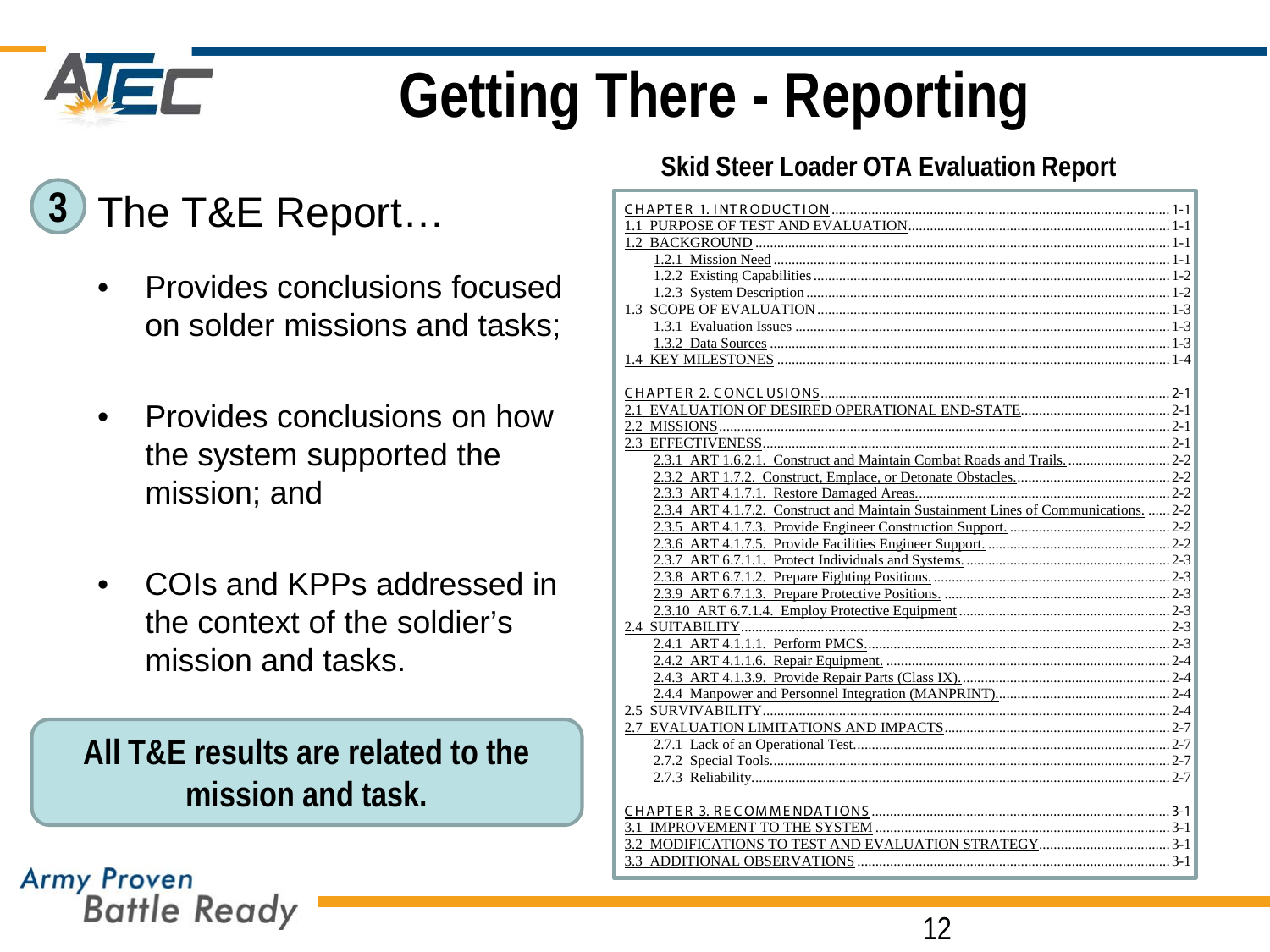# **Planning - What have we learned?**

- MBT&E strategies provide operational capability.
	- T&E IPT linking all T&E requirements to the missions and tasks.
	- Task context flowed into T&E requirements.
	- Leveling of expectations between materiel developer, combat developer and independent T&E
- Task context enhancing T&E design.
	- Evaluation measure design focused on operational context.
	- DT designed using operational techniques and procedures.
	- OT designed to support evaluation of tasks and COI/Cs.

**Better integration of DT/OT in direct support of the evaluation.**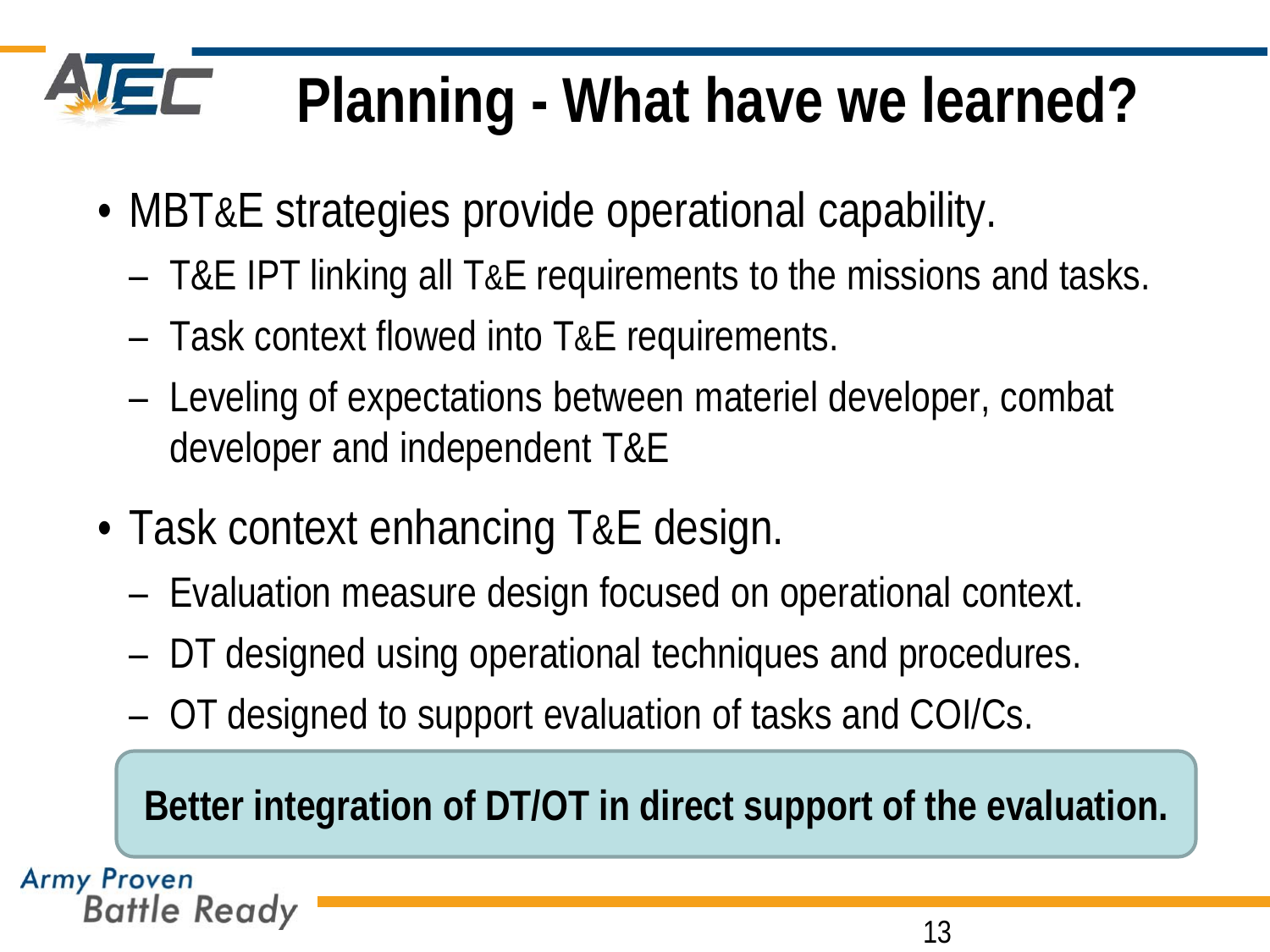### **JEC Reporting - What have we learned?**

- Linkages developed in planning support:
	- Understanding of how system technical performance impacted desired capabilities.
	- Integration of individual test results into "accumulated" evaluation of effectiveness, suitability and survivability.
- Conclusions more than a restatement of test results.
	- MBT&E Capabilities = task + desired result.
	- Conclusions telling "what the data means" in terms of capabilities.

**Can answer the "so what" question in the war fighter's terms**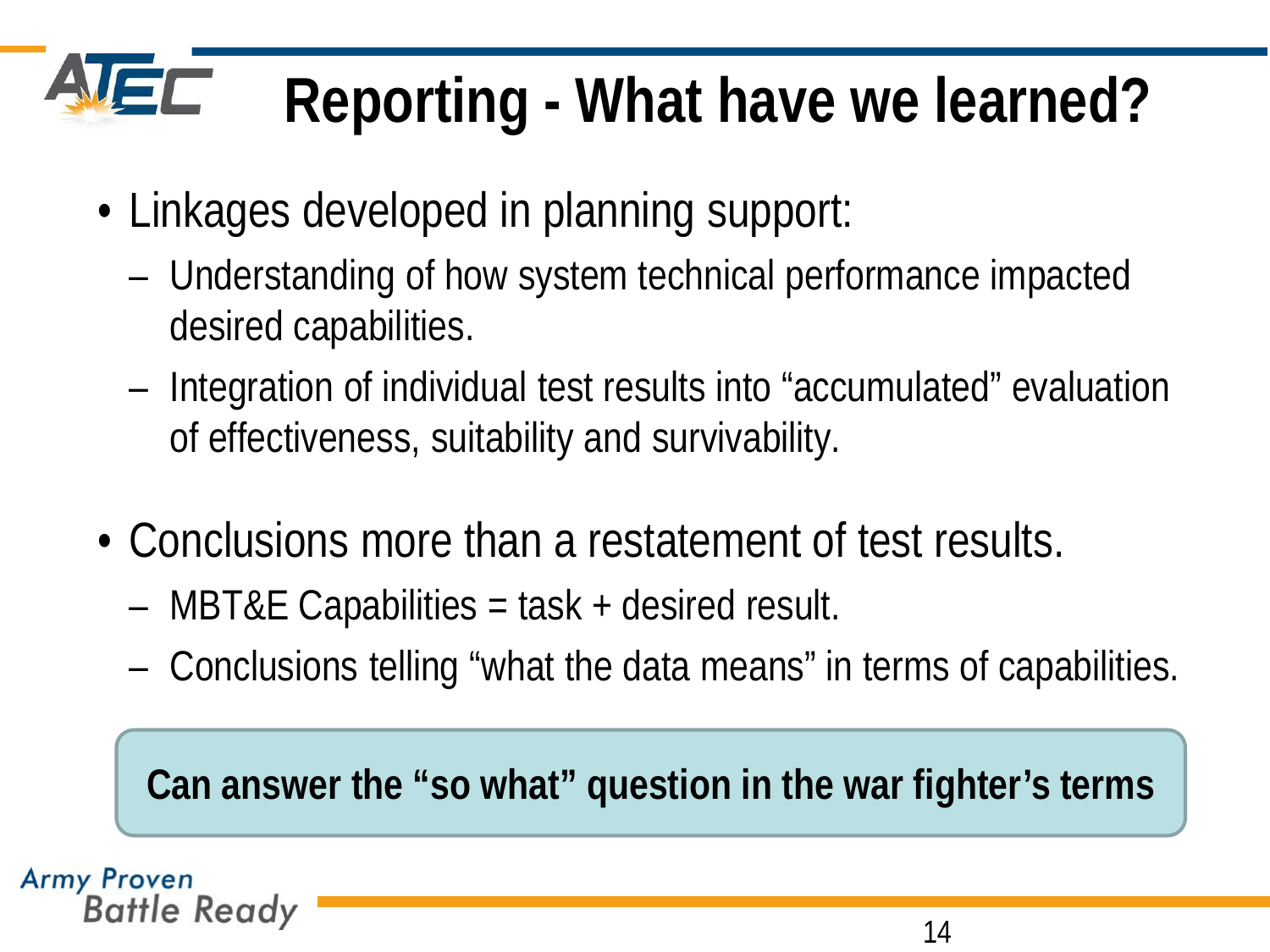

### **Summary Observations**

**Mission context driven from evaluation strategy through DT and OT.**

**Mission and task capabilities are the highest level of the T&E dendritic.**

**All T&E results are related to the mission and task.**

**Better integration of DT/OT in direct support of the evaluation.**

**Can answer the "so what" question in the war fighter's terms**

### *BOTTOM LINE:* We are producing the desired results of:

**The "strengths and weaknesses of a system and its components, and the effect on operational capabilities and limitations" are identified.**

**T&E supports the "collaborative planning and collaborative execution of test phases and events to provide shared data".**

**Mission and system drive evaluated operational capabilities, which drives evaluation requirements, which drives test requirements.**